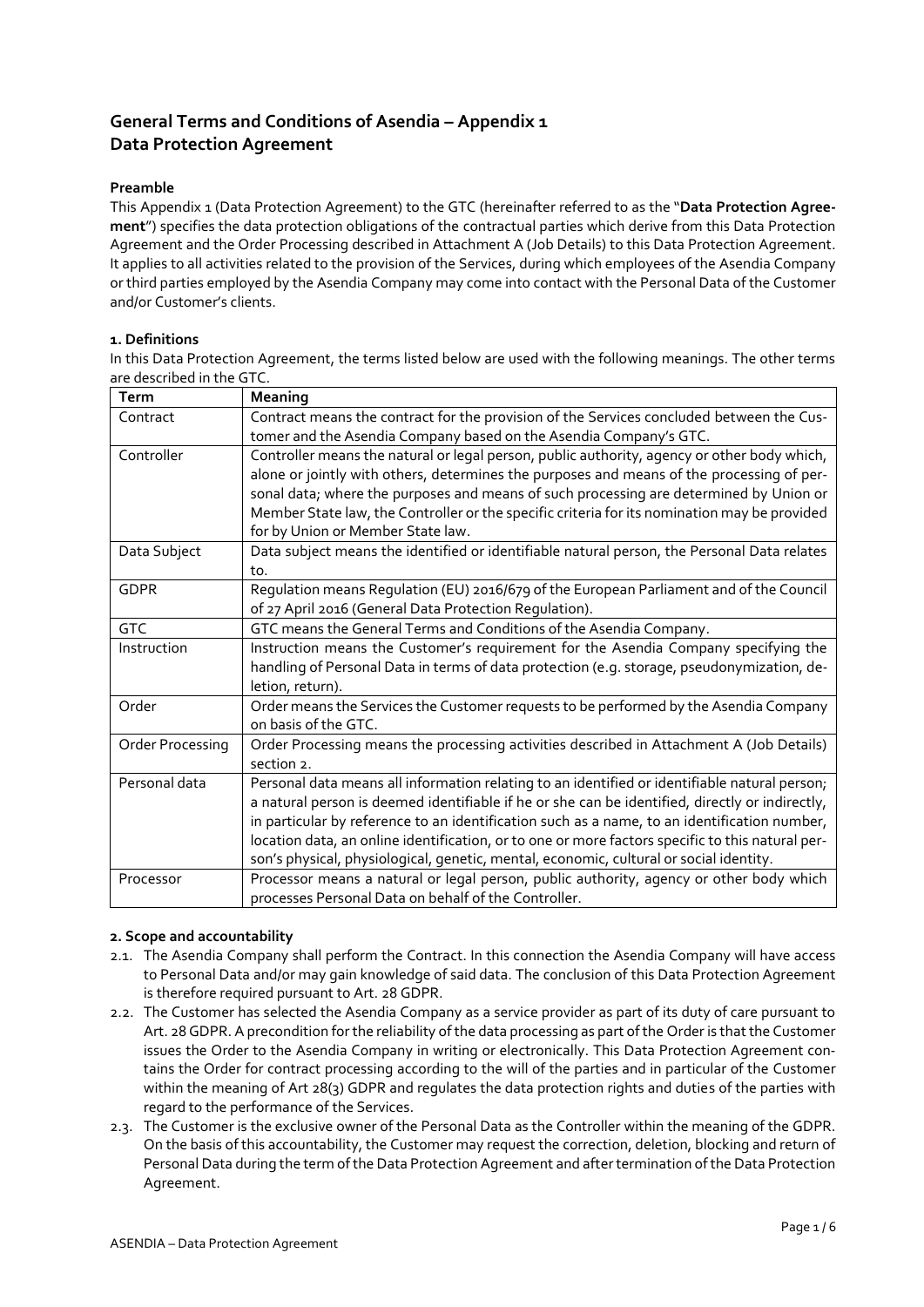## **3. Object and term of the Order**

- 3.1 The subject matter of the Order is specified in Attachment A (Job Details).
- 3.2 This Data Protection Agreement shall come into effect upon the Customer entering into the Contract and will end upon fulfilment of the respective Services and expiration of the applicable retention period set forth in Attachment A (Job Details) for the respective Personal Data processed to provide the Services. The right of termination of this Data Protection Agreement for good cause remains unaffected.
- 3.3 In case of doubt, the provisions of this Data Protection Agreement shall prevail over provisions of the Contract.

## **4. Description of the processing, data and Data Subjects**

The scope and purpose of the data processing by the Asendia Company result from the Contract. The type of the processing as well as the type of data and group of Data Subjects are described in Attachment A (Job Details).

### **5. Technical and organizational measures**

- 5.1. The Asendia Company undertakes vis-a-vis the Customer to comply with technical and organisational measures that are reasonable and necessary in order to ensure compliance with the applicable data protection regulations.
- 5.2. The Asendia Company must document all technical and organisational measures taken within the meaning of Art. 28(3) letter c GDPR, Art. 32 GDPR in conjunction with Art. 5(1) and (2) GDPR and provide these to the Customer for auditing purposes on the Customer's request in writing.
- 5.3. The measures serve to ensure data security and a risk-appropriate level of protection in terms of confidentiality, integrity, availability and reliability of the systems related to this Order. In this respect, the state of the art, implementation costs and the type, scope and purposes of the processing as well as the various probabilities of occurrence and degree of risk regarding the rights and freedom of natural persons within the meaning of Art. 32(1) GDPR must be taken into account.
- 5.4. The level of the technical and organisational measures existing at the time the Contract is concluded is attached to this Data Protection Agreement as Attachment B (Technical and Organisational Data Protection Measures). The parties agree that changes to the technical and organisational measures may become necessary in Order to adapt them to technical and legal circumstances. The Customer may at any time request a current version of the technical and organisational measures implemented by the Asendia Company.

### **6. Rectification, restriction and deletion of data**

- 6.1. The Asendia Company must not independently rectify, delete or restrict the processing of the Personal Data that it processes on behalf of the Customer and may only do so according to the Customer's documented Instructions. If a Data Subject contacts the Asendia Company directly in this respect, the Asendia Company will forward the request to the Customer for release without undue delay.
- 6.2. The rights to deletion, restriction, rectification, data portability and right to information are to be implemented by the Asendia Company as soon as possible, but only according to the Customer's documented Instructions.
- 6.3. Copies or duplicates of data shall not to be created without the knowledge of the Customer. This excludes copies or duplicates required to perform the Contract, backup copies to the extent that these are required in order to guarantee proper data processing, as well as data that is necessary with respect to the compliance with legal retention obligations.
- 6.4. After the end of the Contract or earlier upon request by the Customer but no later than at the termination of Data Protection Agreement – the Asendia Company shall destroy all of Customer's Personal Data required for the provision of the Services in the Asendia Company's possession in compliance with data protection regulations. The same applies to test and scrap material. The deletion report must be presented upon request.
- 6.5. Documentation which serves as proof of proper data processing in accordance with the Order must be retained by the Asendia Company after the end of the Contract and/or Data Protection Agreement in accordance with the respectively applicable retention periods. The Asendia Company can return them to the Customer at the end of the Data Protection Agreement to be relieved of its obligations.

### **7. Duties of the Asendia Company**

- 7.1. The Asendia Company is not permitted to process any of the Customer's Personal Data which is not related to the performance of the Services unless the Customer has provided authorisation in writing to this effect.
- 7.2. The Asendia Company confirms that it has appointed a company data protection officer within the meaning of Art. 38, 39 GDPR. If the data protection officer is replaced Asendia will publicize this in an appropriate form without delay.
- 7.3. The Customer is responsible for the assessment of the admissibility of the data processing.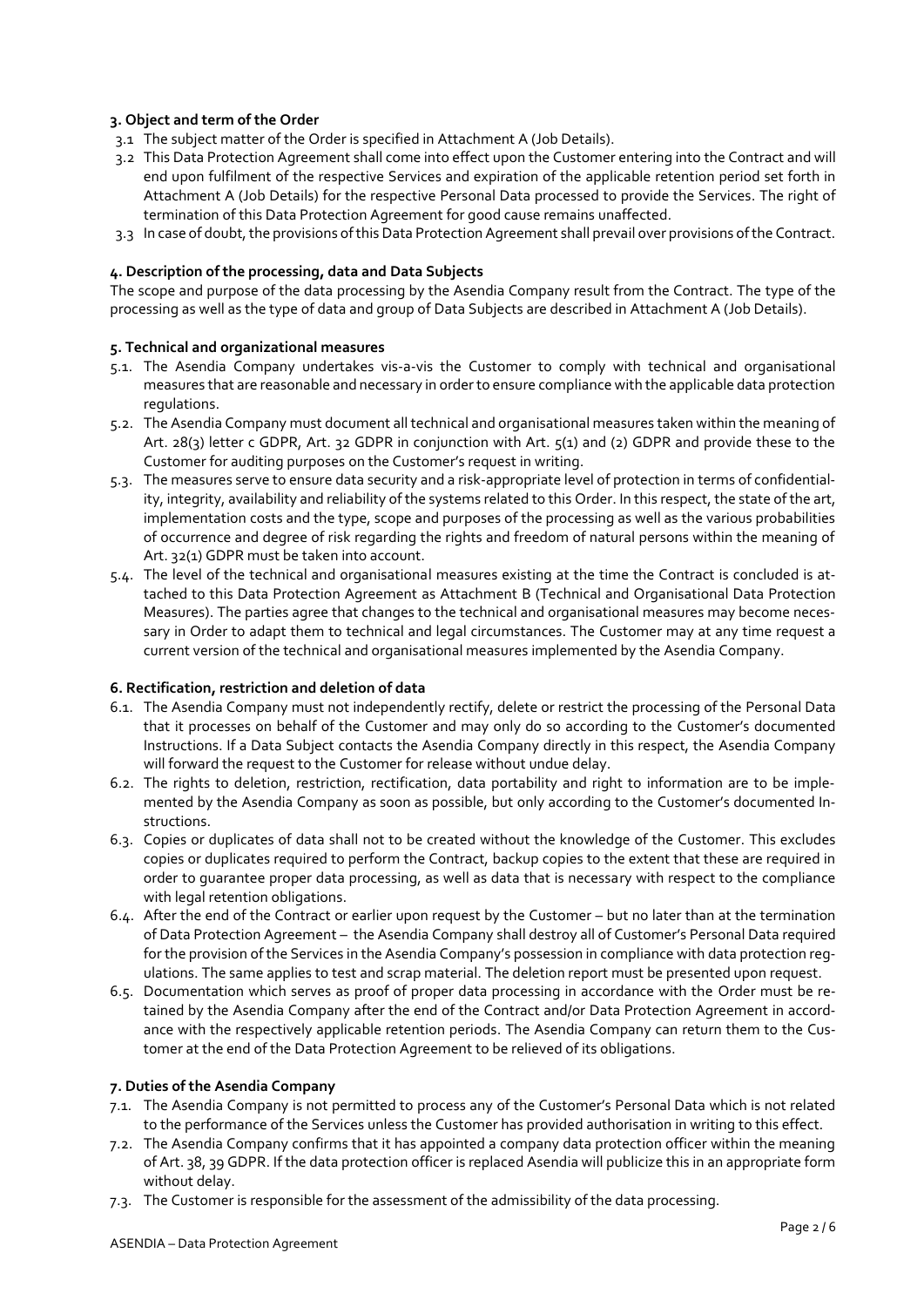- 7.4. The Asendia Company shall notify the Customer without delay if it believes that any Instruction issued by the Customer is illegal. The Asendia Company has the right to suspend implementation of the respective Instruction until it has been confirmed or modified by the Customer.
- 7.5. The Asendia Company shall inform the Customer immediately in the event of significant disruptions to the operating processes, if data protection is suspected of being compromised, or if other irregularities exist with respect to the processing of the Customer's data.
- 7.6. If the Asendia Company determines or if certain facts justify the assumption that Personal Data processed by the Asendia Company for the Customer are subject to a violation of the legal protection of Personal Data pursuant to Art. 33 GDPR (data protection violation and/or a data breach) e.g., where these have been illegally transferred or if third parties have illegally gained knowledge of said data in any other way, the Asendia Company shall notify the Customer without delay of the time, type and scope of the violation(s) or breach(es) in writing or in text form (fax/email). The notification sent to the Customer must contain at least the following information:
	- 7.6.1. A description of the type of breach of Personal Data protection, if possible specifying the categories and approximate number of Data Subjects, categories affected and approximate number of Personal Data records affected.
	- 7.6.2. The names and contact information of the data protection officer or another contact for additional information.
	- 7.6.3. A description of the likely consequences of the breach of Personal Data protection.
	- 7.6.4. A description of the measures taken or proposed to remedy the data protection breach and, if required, measures to minimize the potential detrimental effects.

Moreover, the Asendia Company is obliged to immediately notify the Customer of any measures taken by the Asendia Company to prevent the illegal transmission and/or unauthorised access by third parties.

- 7.7. The Asendia Company shall provide to the Customer upon request the information required for the processing activities register pursuant to Art. 30(1) GDPR and as Order Processor also maintains a register of processing activities pursuant to Art. 30(2) GDPR.
- 7.8. The Asendia Company shall ensure that the Asendia Company's employees and third parties responsible for processing the Customer's Personal Data have signed a non-disclosure agreement and are familiar with the data protection provisions relevant for them before processing said data pursuant to Articles 28(3) sentence 2 letter b, 29, 32(4) GDPR. The Asendia Company and all persons reporting to the Asendia Company with access to Personal Data must process the data exclusively in accordance with the Customer's Instructions, including the authorisations granted in this Data Protection Agreement, unless they are legally obliged to process said data. This obligation to maintain confidentiality extends beyond the end of the processing activities.
- 7.9. The fulfilment of the aforementioned duties must be inspected by the Asendia Company or third parties obligated by the Asendia Company to perform such inspection and documented in a suitable manner.
- 7.10. Furthermore, the Asendia Company undertakes to support the Customer pursuant to Art. 28(3) letter f GDPR to ensure compliance with the obligations stipulated in Articles 34 - 36 GDPR:
	- 7.10.1 To provide all relevant information in this connection without delay as part of its duty of disclosure with regard to the Data Subjects and the Customer.
	- 7.10.2 In the performance of the data protection impact assessment.
	- 7.10.3 During a previous consultation with the supervisory authority.
- 7.11. Upon request, the Customer and the Asendia Company will cooperate with the supervisory authority regarding the fulfilment of their responsibilities.
- 7.12. If the Customer is also subject to an inspection by the supervisory authority, involved in infringement or criminal proceedings, affected by a liability claim of a Data Subject or a third party or by another claim in connection with the Asendia Company's Order processing, the Asendia Company shall support the Customer to the best of its abilities.
- 7.13. The Asendia Company will regularly inspect its internal processes as well as technical and organisational measures in order to ensure that the data processing within its sphere of responsibility is carried out in compliance with applicable data protection laws and that the rights of the Data Subject are protected.

## **8. Rights and duties of the Customer**

- 8.1. The Customer's instructions are initially determined by this Data Protection Agreement and can then be changed, supplemented or replaced by the Customer in writing or in text form by individual instructions. The Customer shall issue Instructions in writing or in text form.
- 8.2. All issued Instructions are to be documented by both the Customer and the Asendia Company.
- 8.3. The Customer shall notify the Asendia Company in full and without delay if it detects errors or irregularities concerning data protection provisions during the inspection of Order results.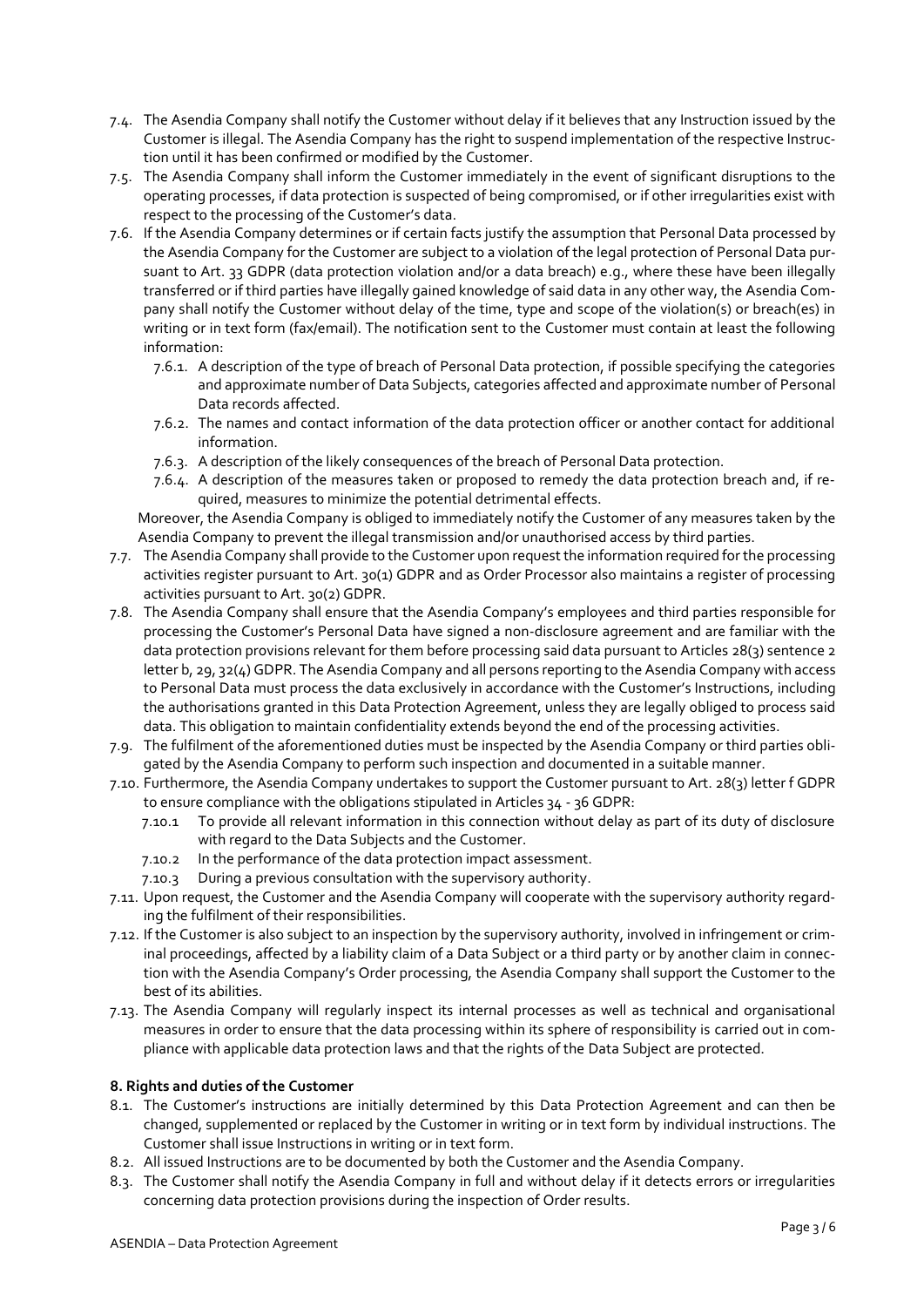- 8.4. The Customer is obliged to comply with the reporting obligation stipulated in Art. 33(1) GDPR.
- 8.5. If the Customer issues individual Instructions that go beyond the scope agreed in this Data Protection Agreement or the Contract, the costs in connection with the fulfilment of these Instructions shall be borne by the Customer.

## **9. Guaranteeing the rights of the Data Subject**

- 9.1. The Customer is responsible for protecting the rights of the Data Subject.
- 9.2. If the Asendia Company is required to cooperate in protecting the rights of the Data Subject, particularly regarding the right to access, rectification, restriction, data portability or deletion carried out by the Customer, the Asendia Company shall take the required measures in each case as instructed by the Customer.
- 9.3. If a Data Subject contacts the Asendia Company directly to request rectification, deletion or restriction or portability of its data, the Asendia Company shall forward this request to the Customer without delay.
- 9.4. This shall not affect any agreements concerning possible compensation for additional costs incurred by the Asendia Company through provision of cooperation services in connection with the assertion of the rights of Data Subjects vis-a-vis the Customer.

### **10. Monitoring rights**

- 10.1. The Customer has the right to monitor compliance with legal data protection regulations and the technical and organizational measures of the Asendia Company as well as compliance with the Customer's Instructions by the Asendia Company in the respectively required scope once annually.
- 10.2. Customer may carry out such monitoring either directly or through a neutral third party, provided however, that any such third party is on competitor.
- 10.3. Customer shall give the Asendia Company one-month prior notice of the monitoring in writing, providing further details regarding the party performing the audit. The Asendia Company may refuse for legitimate reasons the party designated to carry out the monitoring. In case of such refusal, the parties shall mutually agree on the designation of the monitor.
- 10.4. The audit may be carried out during the regular opening hours of the respective Asendia Company, only to the extent necessary and without disproportionately disturbing the operations of the Asendia Company.
- 10.5. The Customer shall document the result of the monitoring and inform the Asendia Company thereof without undue delay. If any circumstances are identified during the inspection, which are to be avoided in the future and which require changes to the Asendia Company's processes regarding data protection, the Customer shall notify the Asendia Company of any such changes without undue delay.
- 10.6. The Asendia Company shall provide any requested information to the Customer insofar as this is necessary to carry out the monitoring within the meaning of paragraph 1.
- 10.7. The Asendia Company shall provide the required information to the Customer in the event of measures taken by the supervisory authority with regard to the Customer within the meaning of Art. 58 GDPR in particular with regard to the obligations to provide information and carry out inspections.
- 10.8. The Asendia Company will provide evidence for technical and organisational measures that refer not only to the Order as set forth in Attachment A (Job Details) to this Data Protection Agreement. This may be carried out by:
	- 10.8.1. Compliance with authorised rules of conduct pursuant to Art. 40 GDPR;
	- 10.8.2. Certification in accordance with an authorised certification process pursuant to Art. 42 GDPR;
	- 10.8.3. Up-to-date test certifications, reports or extracts from reports by independent bodies (e.g. auditors, internal audit department, data protection officer, IT security officer, data protection auditors);
	- 10.8.4. A suitable certification by the IT security and data protection audit (e.g. according to ISO 27001 or BSI basic protection).
- 10.9. The costs of carrying out an inspection of the Asendia Company's may be charged to the Customer.

## **11. Sub-Contracting relationships**

- 11.1. The Customer agrees that the Asendia Company may commission or sub-contract external companies for the performance of the Contract. A list of the currently authorised sub-processors will be provided as Attachment A (section 3) to this Data Protection Agreement.
- 11.2. Asendia Company must either directly or by appropriate contractual provisions ensure that the sub-processor is carefully selected. The Asendia Company shall check or obligate a third party by appropriate contractual provisions to check before commissioning that the sub-processor in question is capable of fulfilling the provisions of the Data Protection Agreement between the Customer and the Asendia Company. In particular, prior to the start of any sub-commissioning and also regularly during the term of the Contract and/or this Data Protection Agreement, the Asendia Company must check or obligate a third party by appropriate contractual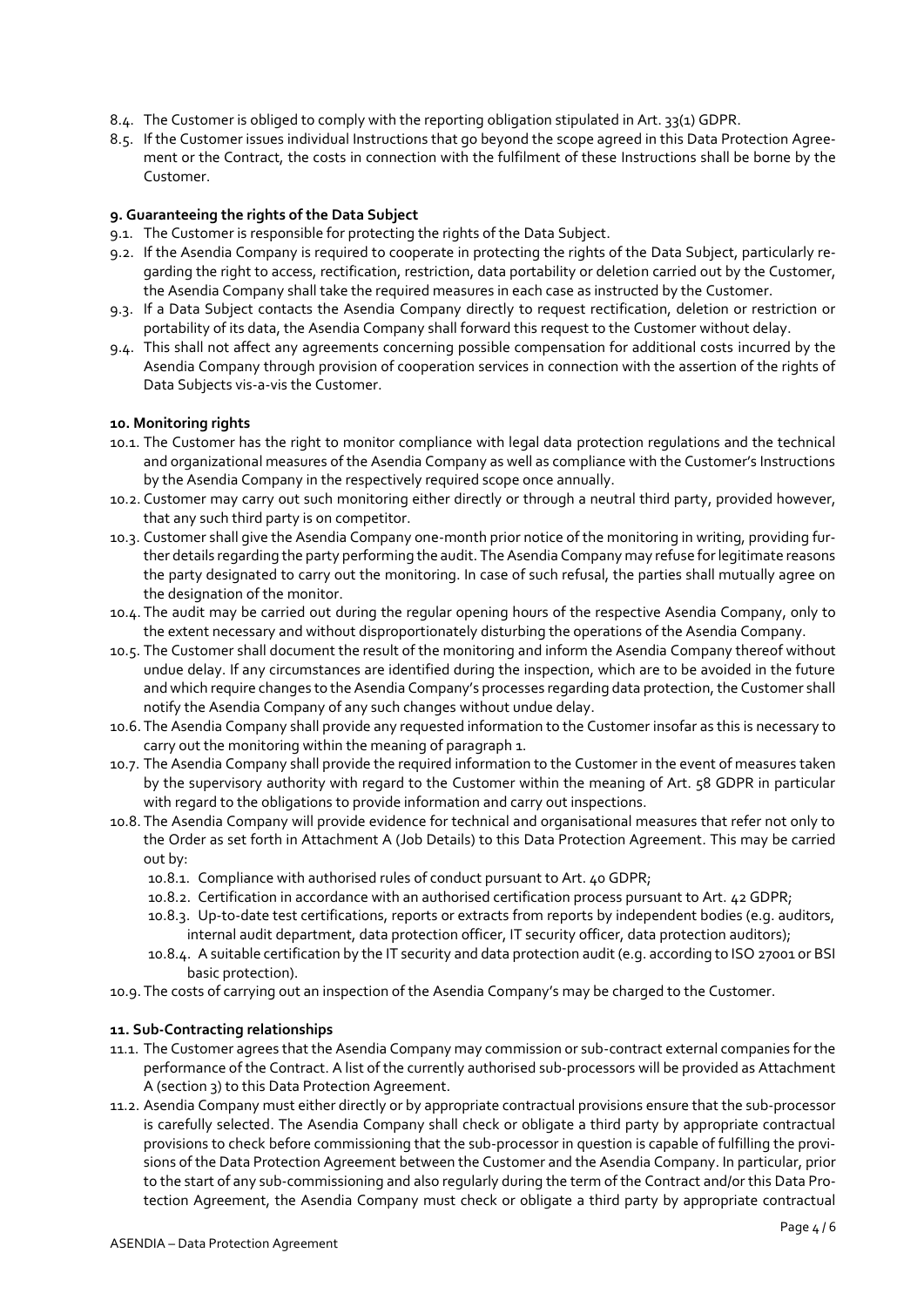provisions to check, that the sub-Contractor has taken the required technical and organisational measures pursuant to Art. 28(3) letter c, Art. 32 GDPR in conjunction with Art. 5(1) and (2) GDPR for the protection of Personal Data. The Asendia Company must document the monitoring results and provide these to the Customer upon request. The Asendia Company is obliged to obtain confirmation from the sub-processor that it has appointed an internal data protection officer within the meaning of 37-39 GDPR.

- 11.3. The Asendia Company must ensure that the provisions regulated in this Data Protection Agreement and potential additional Instructions by the Customer also apply to sub-processors. The Asendia Company shall regularly check or obligate a third party by appropriate contractual provisions to check compliance with these obligations.
- 11.4. The sub-processor must sign an undertaking to this effect. The Asendia Company must provide to the Customer a copy of this written undertaking upon request.
- 11.5. The Asendia Company shall specifically ensure through contractual provisions that the monitoring powers of the Customer and the supervisory authorities also apply to the sub-processor and that the respective rights of the Customer and the supervisory authorities to carry out monitoring inspections are agreed. Moreover, it must be contractually agreed that the sub-processor is obliged to accept these monitoring measures and any on-site inspections.
- 11.6. In the event that the Asendia Company performs all or part of the processing of Personal Data outside the territory of a member country of the European Union, the European Economic Area (EEA) or a country recognized as adequate by the European Union - including accommodation - it undertakes to regulate the transfer of Personal Data by appropriate safeguards, including standard clauses adopted by the European Commission.

## **12. Data secrecy and obligations to maintain confidentiality**

- 12.1. The Asendia Company undertakes to comply with the same confidentiality laws that apply to the Customer. The Customer is obliged to inform the Asendia Company of any special confidentiality laws.
- 12.2. Upon the Customer's request in writing or in text form, the Asendia Company shall provide an assurance that it is aware of the currently applicable data protection regulations and that it is familiar with their application.
- 12.3. Both parties undertake to treat all information confidentially that they receive in connection with the performance of this Data Protection Agreement for an unlimited time and to only use them for the performance of the Services. The parties are not permitted to use this information in part or in full for any other than the aforementioned purposes or to make the information available to third parties, exclusive of any affiliates of the Customer or the Asendia Company to the extent necessary for the performance of the Contract.
- 12.4. The above mentioned obligation does not extend to information that one of the parties has demonstrably received from third parties without being subject to a non-disclosure agreement in this respect or that is already in the public domain.

### **13 Customer's obligations**

- 12.5. The Customer warrants that he has complied with all the applicable laws and regulations relating to the protection of privacy and that said laws and regulations permit the provision of this Personal Data to the Asendia Company and the processing of this Personal Data by the Asendia Company for the performance of the Services. The Customer warrants that all appropriate consents have been obtained from persons whose data is to be processed by the Asendia Company. The Customer commits himself to indemnify and hold the Asendia Company harmless from any claims made against the latter by Third Parties that arise from the non-compliance with these laws and regulations.
- 12.6. The Customer gives its explicit consent to the Asendia Company to process, store and use within Asendia Group the disclosed Personal Data in order to fulfill its contractual and legal obligations, to ensure a high quality of service and to maintain the customer relationship. The Customer undertakes to enter into more specific data protection agreements with the respective Asendia Company with undue delay upon the Asendia Company's request to this regard in writing or text form.

## **14 Duties of disclosure, written form requirement, choice of law**

- 13.1. The Asendia Company must notify the Customer without delay if the safety of the Customer's Personal Data is threatened by a levy of execution, confiscation or insolvency or settlement proceedings or other events or measures enacted by third parties. The Asendia Company will notify all responsible parties in this respect without delay that the Customer is the exclusive owner of the Personal Data as the Controller within the meaning of the GDPR.
- 13.2. Any modifications and amendments of this Data Protection Agreement and of all of its constituent parts including any assurances by the Asendia Company - require a written agreement and an explicit note stating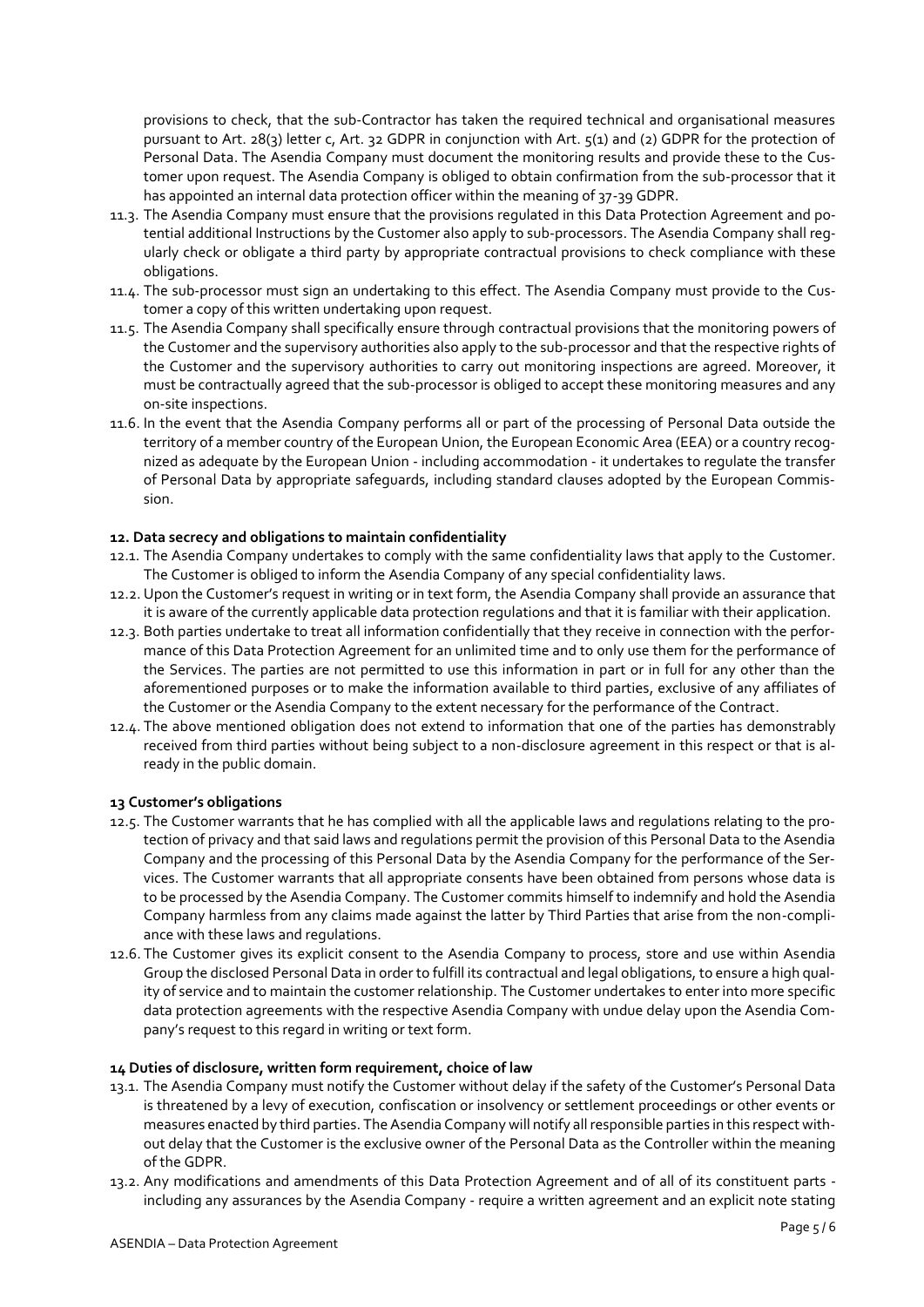that these are modifications and/or amendment of these terms. This also applies to the waiver of this written form requirement.

13.3. If any provision in this Data Protection Agreement is invalid, the remaining provisions shall remain unaffected thereby. The contractual parties shall undertake in good faith to replace the invalid provision or any unintended missing provision in the Data Protection Agreement with a provision coming as close as possible to the mutually intended purpose of both Contractual parties.

© Asendia, January 2022

© Asendia Nordic AB, Registered at the Chamber of Commerce of Stockholm under number 556670-2253, Share capital of SEK 104'512; Registered address and main place of business: Asendia Nordic AB, Box 844, 194 61 Upplands Väsby, Sweden.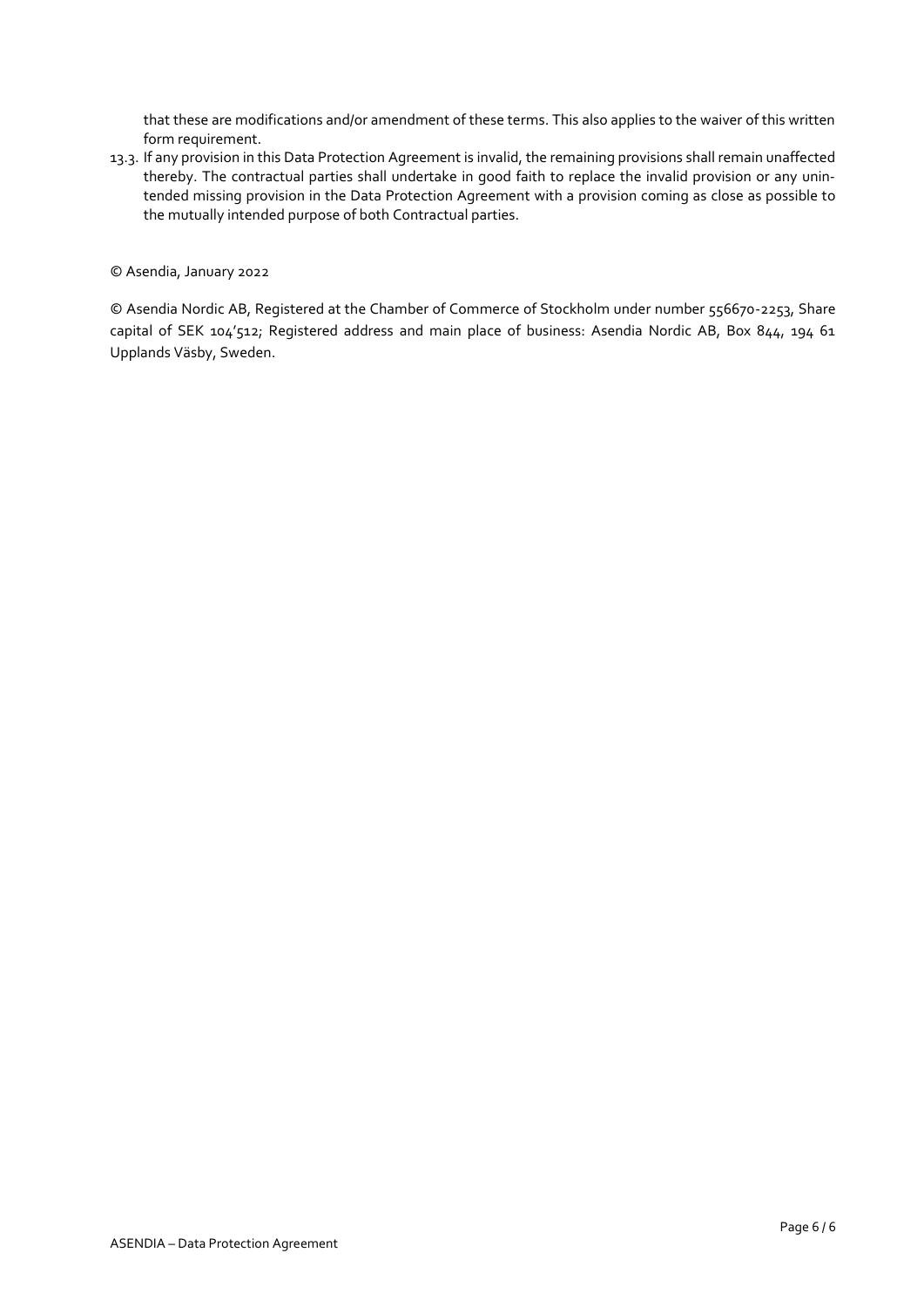# *Attachment A: Job details*

## **1. Subject of the Controller**

The Order placed by the Customer comprises the Services performed on basis of the Contract.

# **2. Scope, nature and purpose of processing**

The scope of processing and thus the quantity of Personal Data used is variable and is based on the Services requested by the Customer.

## **3. Type of data and Subcontractors**

The type of Personal Data processed depends on the Services which are subject to the Contract.

| Asendia Offers           | <b>Personal Data Processed</b> | Retention period      | Person having access to the Personal Data  |
|--------------------------|--------------------------------|-----------------------|--------------------------------------------|
| <b>Business Mail</b>     | Name, Surname, Title, Ad-      | Distribution duration | Asendia Company and/or Subcontractors      |
|                          | dress                          |                       | handling distribution process (Postal Op-  |
|                          |                                |                       | erators, Carriers, Partners)               |
| <b>Customs Clearance</b> | Name, Surname, Title, Ad-      | Duration required by  | Subcontractors in charge of the Service    |
|                          | dress, Customs information     | law (3 years)         | (Local Partners)                           |
| <b>Direct Mail</b>       | Name, Surname, Title, Ad-      | Distribution duration | Asendia Company and/or Subcontractors      |
|                          | dress                          |                       | handling distribution process (Postal Op-  |
|                          |                                |                       | erators, Carriers, Partners)               |
| Goods                    | Name, Surname, Title, Ad-      | Distribution duration | Asendia Company and/or Subcontractors      |
|                          | dress, Telephone, email, Cus-  |                       | handling distribution process. (Postal Op- |
|                          | toms information               |                       | erators, Carriers, Partners)               |
| Press                    | Name, Surname, Title, Ad-      | Distribution duration | Asendia Company and/or Subcontractors      |
|                          | dress                          |                       | handling distribution process. (Postal Op- |
|                          |                                |                       | erators, Carriers, Partners)               |
| Registered items         | Name, Surname, Title, Ad-      | Duration of the Ser-  | Asendia Company and/or Subcontractors      |
|                          | dress, tracked number          | vice                  | handling distribution process. (Postal Op- |
|                          |                                | + 6 months after sale | erators, Carriers, Partners)               |
|                          |                                | management            |                                            |
| Response mail            | Name, Surname, Title, Ad-      | Duration of the Ser-  | Asendia Company and/or Subcontractors      |
|                          | dress                          | vice                  | handling distribution process. (Postal Op- |
|                          |                                |                       | erators, Carriers, Partners)               |
| Returns                  | Name, Surname, Title, Ad-      | Duration of the Ser-  | Asendia Company and/or Subcontractors      |
|                          | dress, Customs information     | vice                  | handling distribution process. (Postal Op- |
|                          | on goods carried               | + 6 months for after  | erators, Carriers, Partners)               |
|                          |                                | sale management       |                                            |
| Tracked items            | Name, Surname, Title, Ad-      | Duration of the Ser-  | Asendia Company and/or Subcontractors      |
|                          | dress, tracked number          | vice                  | handling distribution process. (Postal Op- |
|                          |                                | + 6 months for after  | erators, Carriers, Partners)               |
|                          |                                | sale management       |                                            |
| Undeliverable            | Name, Surname, Title, Ad-      | Duration of the Ser-  | Asendia Company and/or Subcontractors      |
| items management         | dress                          | vice                  | handling distribution process. (Postal Op- |
|                          |                                |                       | erators, Carriers, Partners)               |

## **4. Data subject categories**

Customer's clients.

© Asendia, January 2022

© Asendia Nordic AB, Registered at the Chamber of Commerce of Stockholm under number 556670-2253, Share capital of SEK 104'512; Registered address and main place of business: Asendia Nordic AB, Box 844, 194 61 Upplands Väsby, Sweden.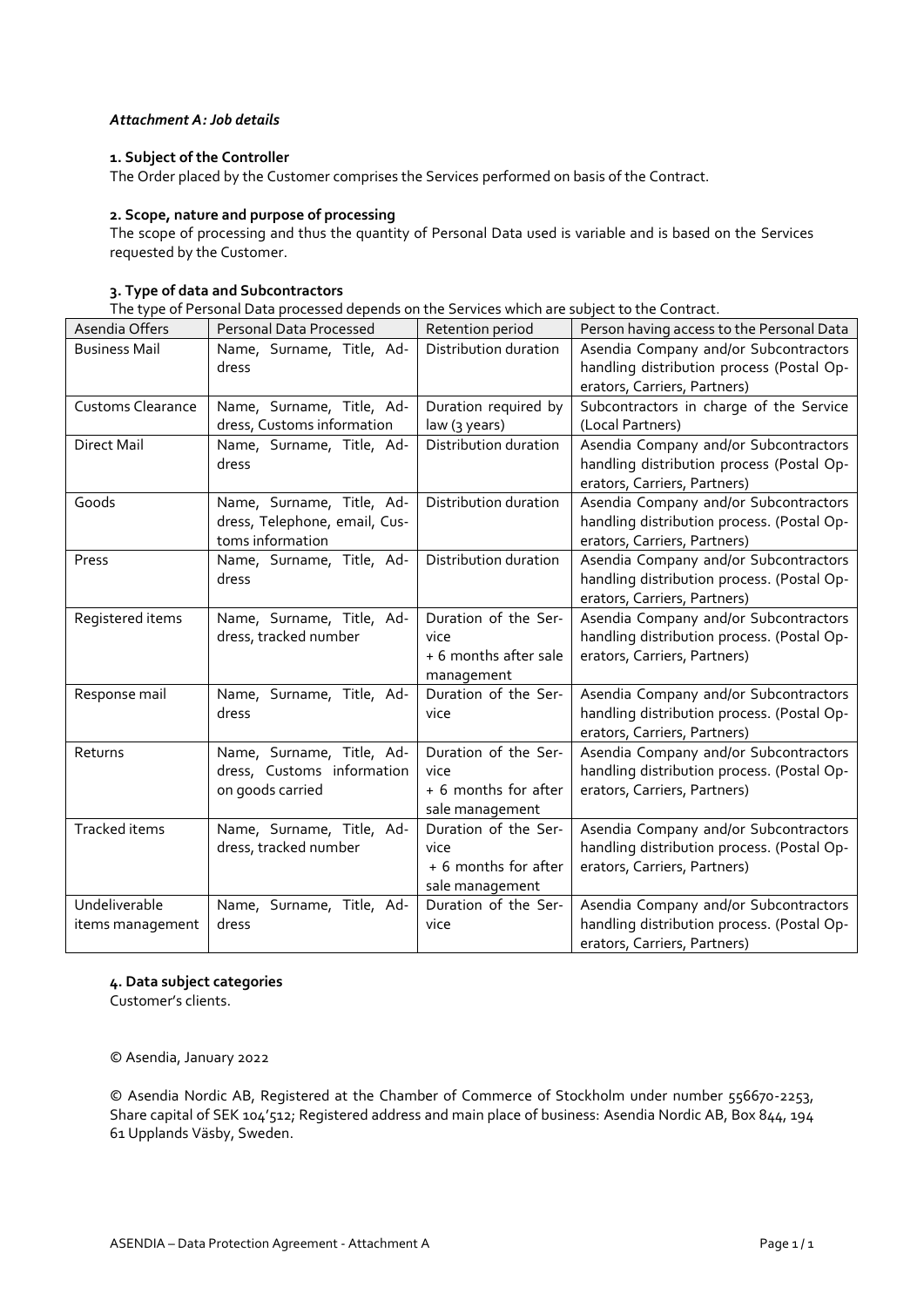## *Attachment B: Technical and organisational data protection measures*

## **1. Confidentiality**

## **1.1 Physical Access Control**

Unauthorised persons must be prevented from obtaining physical access to the technical facilities used by the Asendia Company for the provision of the hosting service.

Measures implemented on the Asendia Company's side:

- **Locking system for offices and server room**
- $\blacksquare$  Key administration / documentation of keys issued
- Careful selection of cleaning staff
- **Compulsory regulations for dealing with visitors**

## **1.2 Access Control**

Measures must be put in place to prevent unauthorised persons from using the facilities (hardware, operating systems and software) required to provide the specified IT service.

Measures implemented on the Asendia Company's side:

- **Personal and individual user log-in for logging onto the system and/or company network**
- **Password procedure (specifying password parameters relating to complexity and update frequency)**
- Blocking clients after particular period of time has elapsed with no user activity (including passwordprotected screensavers or automatic pausing)

### **1.3 Data Access Control**

Measures must be put in place to ensure that the persons authorised to use a data processing system only have access to the data covered by their access authorisation, and that Personal Data cannot be read, copied or altered in an unauthorised manner during processing, utilisation and after storage.

Measures implemented on the Asendia Company's side:

- **Administration of access authorizations by system administrators**
- **Highest possible level of automation when setting up systems and authorizations to prevent errors**
- Differentiated access authorizations
- **Profile and role concept**

### **1.4 Transfer Control**

Measures must be put in place to ensure that Personal Data cannot be read, copied, altered or removed in an unauthorised manner during electronic transmission or during transport or while being loaded onto data carriers, and that it is possible to check and ascertain where the transmission of Personal Data by data transmission systems should take place in the normal course of operation.

Measures implemented on the Asendia Company's side:

- Tunnelled remote data connections (VPN=Virtual Private Network)
- Secure data transmission over the internet through SSL encryption (https)

### **1.5 Separation Control**

Measures must be put in place to ensure that data collected for different purposes can be processed separately. Measures implemented on the Asendia Company's side:

- Separate systems (logical client separation)
- **Access authorizations**
- Separation of production and testing systems

### **1.6 Encryption**

The processing of Personal Data should be performed in a manner that prevents its unintended or unlawful or unauthorised disclosure. This is to be ensured by state-of-the-art encryption mechanisms that are deemed to be reliable.

Measures implemented on the Asendia Company's side:

■ Encrypted data transmission (VPN, SSL / TLS encrypted internet connections)

# **2. Integrity**

# **2.1 Data Input Control**

It must be possible to retrospectively check and ascertain whether and by whom Personal Data has been entered into data processing systems, altered or removed.